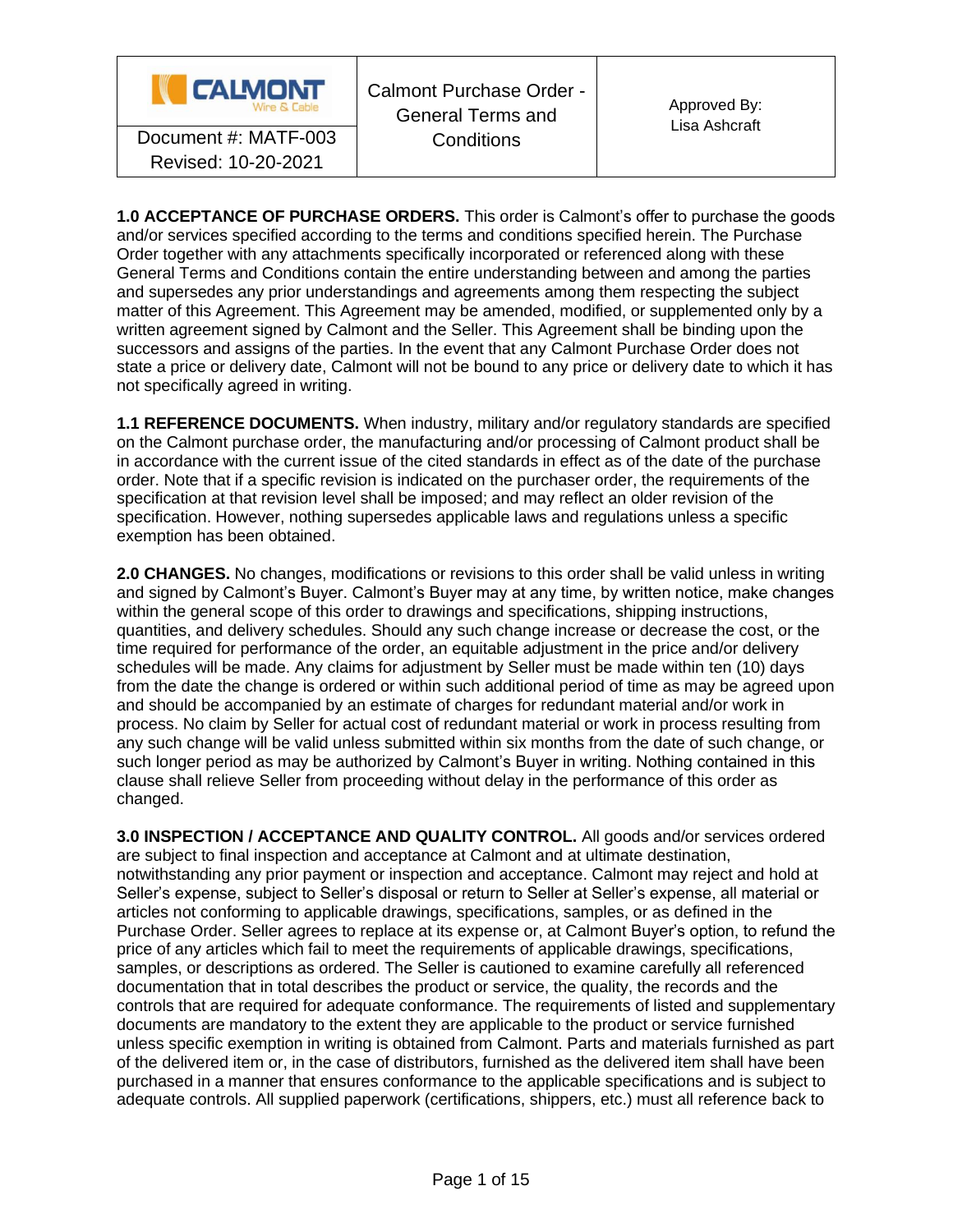

Calmont Purchase Order - General Terms and **Conditions** Document #: MATF-003 Conditions

the Calmont Purchase Order Number, regardless of origin of paperwork. The Seller must tie all paperwork together with reference numbers. Additional Calmont Supplier Requirements / Quality Clauses will be identified on the Purchase Order as Q-Clauses (e.g.: Q-1, Q-2, etc.). Quality Clause definitions are presented in Appendix–A at the end of this document. Calmont must be informed immediately (not to exceed 24 hours or the next business day) of suspect nonconforming product shipped regardless of destination or date shipped. Notification shall be provided to Calmont Buyer identified on the Purchase Order. Acceptance of this Purchase Order by the Seller constitutes acceptance of the applicable Q-Clauses without claim for additional costs.

**4.0 RIGHT OF ENTRY.** During Purchase Order performance, Calmont or its representative, Calmont's customer, or regulatory authorities reserve the right to visit the supplier's facilities to monitor the items being manufactured for Calmont. The representative may audit the product, production/manufacturing processes, the Quality Management/Inspection System, and all applicable records to determine compliance with quality and/or Purchase Order requirements. Whenever possible, advance notification of such visits will be made to avoid schedule disruption.

**5.0 PACKING, SHIPMENT AND DELIVERY.** All packing shall be at Seller's expense, in suitable containers for protection in shipment and storage. Packing must conform to applicable carrier regulations. Packing lists shall accompany each shipment, showing the Calmont Purchase Order number and material description. Delivery schedule is of the essence. Seller will be held liable for damages suffered by Calmont due late deliveries. Acceptance by Calmont of any items after delivery date shall not be deemed a waiver of any rights or any damages suffered, and shall only be an attempt by Calmont to mitigate such damages. Failure by Seller to complete delivery within the time specified shall in addition to other rights and remedies, relieve Calmont of obligation to accept and pay for goods and/or services ordered.

**6.0 WARRANTY**. Seller warrants that all goods and/or services supplied or furnished hereunder will be free from defects in material and workmanship and will conform to applicable specifications, drawings, samples, and descriptions as ordered; and if of Seller's design, will be free from design defects. Such warranties shall remain in effect for a period of six (6) months after each item is applied to use intended, except if intended for use in products to be delivered to customers of Calmont, such warranties shall remain in effect for a period of six (6) months after delivery of such products to Calmont's customer. Such warranties shall be in addition to any other warranty or service guarantee of Seller and any warranties imposed by law. All warranties and service guarantees shall be equally applicable to Calmont and its customers.

**7.0 RESPONSIBILITY FOR PROPERTY.** Seller shall be responsible for all property and supplies covered by this order until delivery to specified delivery point and shall bear all risks for rejected property and supplies after notice of rejection. Seller shall be liable for any loss or destruction of, or damage to, property furnished to Seller by Calmont or Calmont's Customers, and shall be responsible for returning any such property in as good condition as when received, except for reasonable wear and tear, or for the utilization of such property in accordance with the provisions of this order.

**8.0 QUALIFICATION.** If qualification as called out on drawing or specification is required on any item called for in this Purchase Order, such items cannot be shipped until items have been accepted through qualification tests, or deviations have been granted in writing from the Calmont Buyer to ship prior to completion of tests, notwithstanding the qualification clause on the drawing or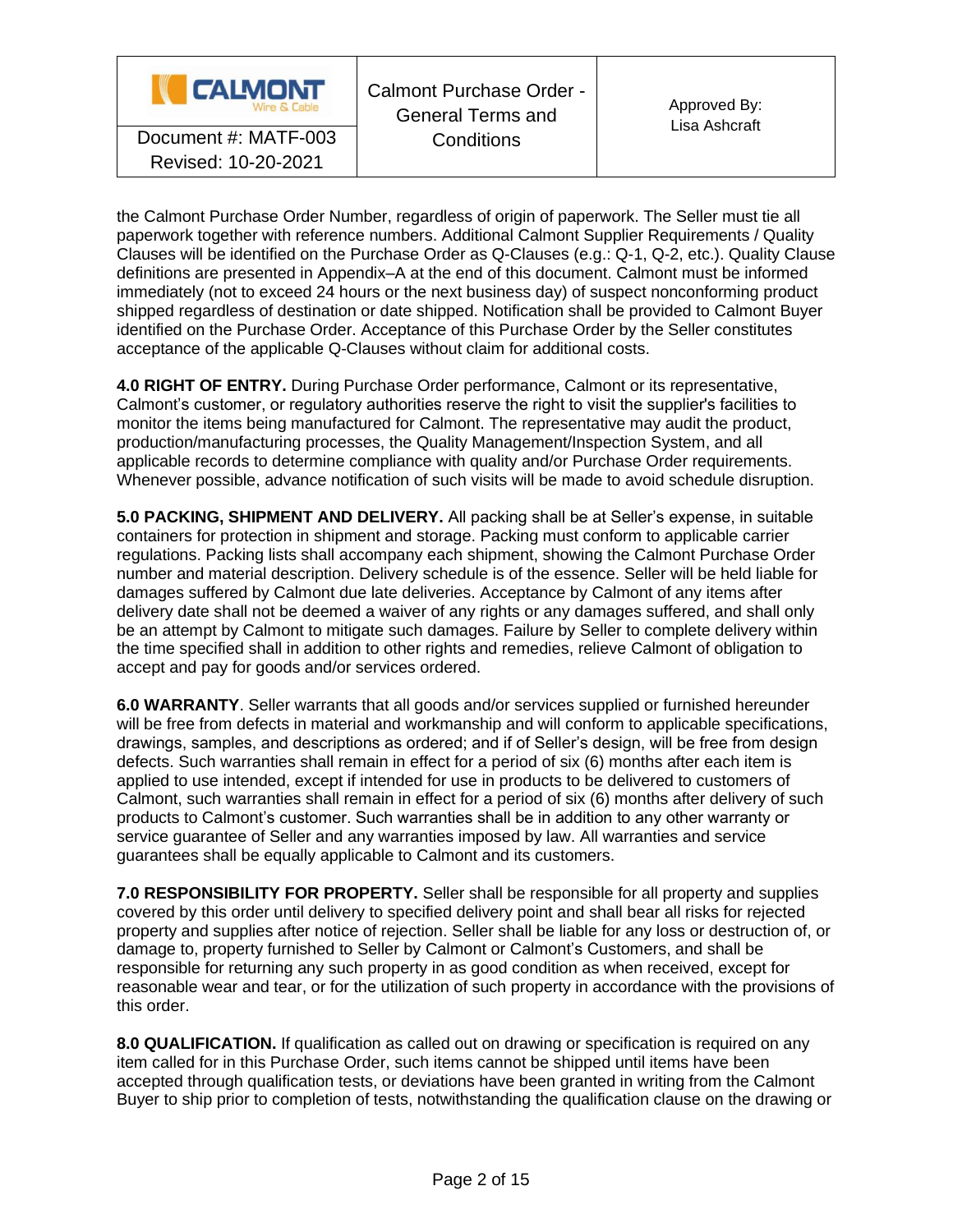| <b>CALMONT</b><br>Wire & Cable | Calmont Purchase Order -<br><b>General Terms and</b> | Approved By:<br>Lisa Ashcraft |
|--------------------------------|------------------------------------------------------|-------------------------------|
| Document #: MATF-003           | Conditions                                           |                               |
| Revised: 10-20-2021            |                                                      |                               |

specification. Nothing in this section (8.0) is intended to prevent the continued production of items, as required to meet delivery schedule called for by the Purchase Order.

**9.0 TOOLING AND MATERIAL.** If this order is for tooling or rework or re-identification of tooling, title to such tooling shall vest in Calmont unless otherwise stated on the Purchase Order. Title to, and the right of immediate possession of, all tooling and material furnished by Calmont to Seller shall remain in Calmont. All tooling ordered and tooling and material furnished by Calmont shall be used solely in the performance of work ordered by Calmont. It is the Seller's responsibility to verify the accuracy, quality or suitability of any tooling or material supplied by Calmont when used to produce goods and/or services under the requirements of this order. All such tooling shall be maintained in good condition and shall be permanently identified with the Calmont name and part number. Such tooling and material shall be subject at all times to disposition as Calmont may direct. Seller agrees to maintain inventory control of all such tooling and property and to furnish inventories thereof if required by Calmont.

**10.0 APPROVED VENDORS** Calmont maintains an Approved Vendors List (AVL). These Sellers are qualified by audit results and are subject to continuing performance measurements based on both conformance to requirements and delivery performance. Late shipments or the shipment of discrepant material will affect a Seller's approval rating, and can cause disqualification.

**11.0 INVOICES AND PAYMENT.** Unless otherwise provided in this order, no invoices shall be issued nor payments made prior to delivery. Invoices must be issued per shipment. Unless freight and other charges are itemized, any discount will be taken on full invoice amount. Payments are subject to adjustment for shortage/rejection. Payment terms are net thirty (30) days, after the date Seller's invoice is received by Calmont unless other terms have been negotiated. All invoices shall include Calmont Purchase Order Number, item number and description, and unit price. Tooling invoices shall be submitted only after acceptance by Calmont of sample or production parts made by such tooling and must be accompanied by Seller's certification that each tool is completed and satisfactory for the use for which it is intended. Tooling invoices shall include the Calmont Purchase Order number, the number of the part fabricated and the price of each tool.

**12.0 TAXES.** The price stated on the face of the Purchase Order shall include any and all taxes and other governmental charges, now imposed upon the production, sale, shipment, or use of the materials and Seller shall pay and discharge all such taxes and charges without reimbursement from Calmont.

## **13.0 TERMINATION AND DEFAULTS.**

a) Calmont may terminate this order in whole or in part at any time by written notice (including facsimile and electronic mail systems) to Seller and such termination shall not constitute default. Calmont and Seller shall have all rights and obligations at law and in equity, including Calmont's rights to title and possession of goods paid for. Seller shall be reimbursed for actual, reasonable, substantiated and allowable costs, plus a reasonable profit for work performed to date of termination. Calmont may take immediate possession of all work performed upon notice of termination. Seller agrees that it will not include in any claim submitted hereunder any direct cost of engineering and/or development or any cost for special tooling unless specifically ordered by Calmont. Seller's obligations under the warranty and confidentiality provisions of this agreement shall survive such termination.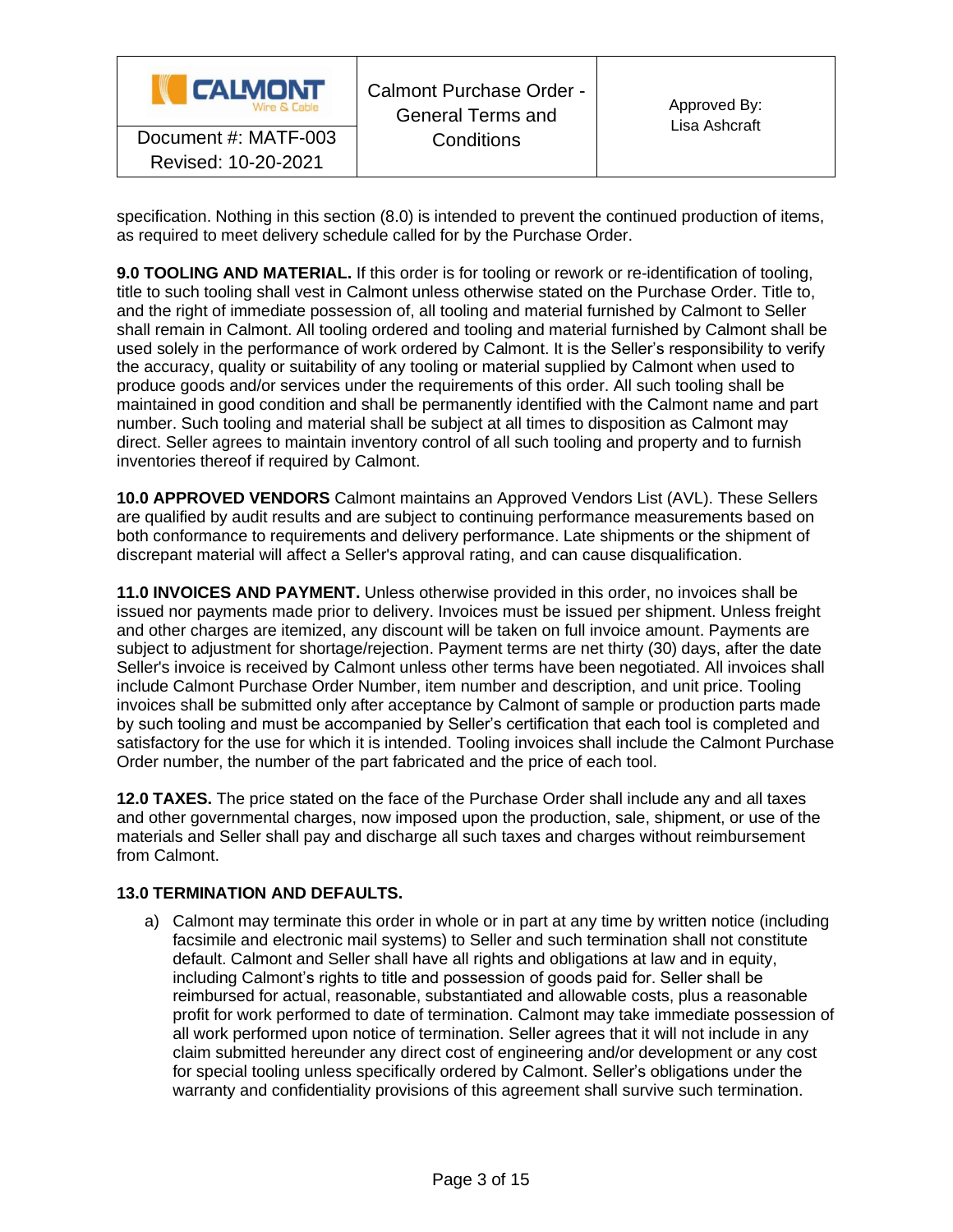

- b) Calmont may, by written notice (including facsimile and electronic mail systems) of default to Seller, terminate the whole or any part of this order in any one of the following circumstances: (i) if Seller fails to make delivery of the supplies to perform the services within the time specified herein or any extension thereof; or (ii) Seller fails to perform any of the provisions of this order or fails to make progress thus endangering performance of this order in accordance with its terms and in either of these two circumstances does not cure such failure within a period of ten (10) calendar days (or such longer period as Calmont may authorize in writing) after receipt of notice from Calmont specifying such failure; or (iii) Seller becomes insolvent or the subject of proceedings under any law relating to bankruptcy or the relief of debtors or admits in writing its inability to pay its debts as they become due; or (iv) if Seller fails to provide written assurance of due performance, within a reasonable time after demand by Calmont; or (v) prime contract is terminated for convenience by the Government or other agency.
- c) If this order is so terminated under section (b) for items (i) through (iv), Calmont may procure or otherwise obtain, in the terms and manner as Calmont deems appropriate, supplies or services similar to those terminated. Seller, subject to the exceptions set forth below shall be liable to Calmont for any excess costs of similar supplies or services along with additional administrative costs tied to reprocurement actions.
- d) At or after termination as requested, Seller shall transfer title and deliver to Calmont complete articles, partially completed articles and materials, parts, tools, dies, patterns, jigs, fixtures, plans, drawings, information and contract rights that Seller has produced or acquired for the performance of the terminated part of the order, and Calmont will pay Seller the contract price for completed articles delivered to and accepted by Calmont and the fair value of the other property of Seller so requested and delivered.
- e) Seller shall continue performance of this order to the extent not terminated. Calmont shall have no obligations to Seller for the terminated part of this order except as provided herein. Calmont's rights as set forth herein shall be in addition to other rights set forth by law in case of Seller's default.

**14.0 INSOLVENCY.** In the event of the institution of any proceedings by or against either party in bankruptcy or insolvency or under any provisions of the Bankruptcy Act or for the appointment of a receiver or trustee or an assignment for the benefit of creditors of either party, the other party may terminate this order without further cost or liability.

**15.0 ASSIGNMENT.** Neither this order nor any interest under it shall be assigned by Seller without the prior written consent of Calmont, except that claims for monies due or to become due under this order may be assigned to a bank, trust company, or other financing institution, including any Federal lending agency, by Seller without such consent. Calmont shall be furnished with two signed copies of any such assignment. Payment to an assignee of any such claim shall be subject to set off for any present or future claim or claims which Calmont may have against Seller except to the extent that any such claims are expressly waived in writing by Calmont. Calmont reserves the right to make direct settlements and/or adjustments in price with Seller under the terms of this order, notwithstanding any assignment of claims for monies due or to become due hereunder and without notice to the assignee.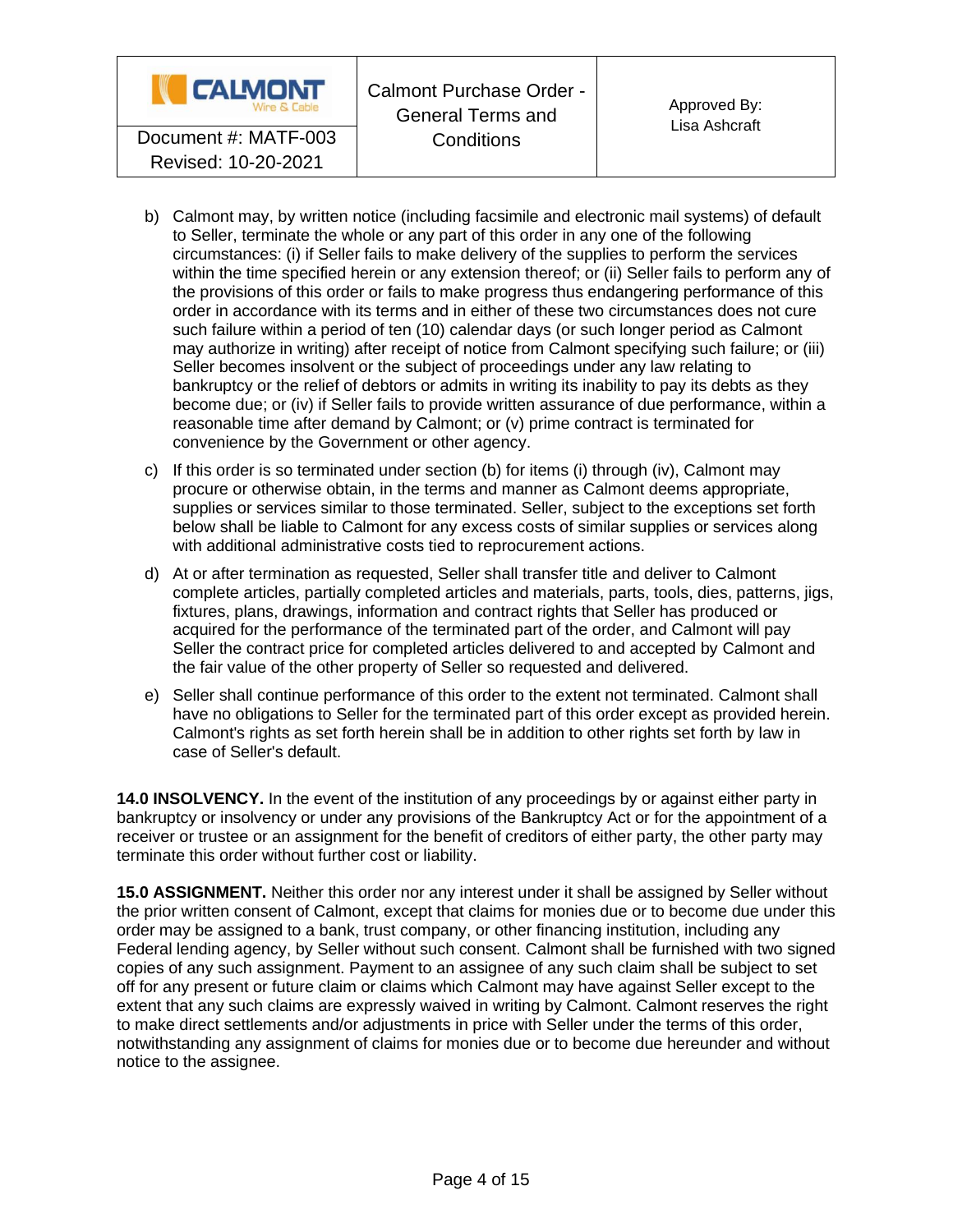

**16.0 LABOR DISPUTES**. Seller agrees that whenever any actual or potential labor dispute delays or threatens to delay the timely performance of this order, Seller shall immediately give notice thereof to Calmont. This requirement will flow down to Seller's subcontractors under this order.

**17.0 CLEARANCE OF MATERIAL INTENDED FOR PUBLIC RELEASE.** No news release, advertisements, public announcement, denial or confirmation of same relating to any part of the subject matter of this shall be made directly or indirectly without prior written consent from Calmont.

**18.0 REPRODUCTIONS RIGHTS / CONFIDENTIALITY.** Calmont does not grant to Seller any reproduction rights to the articles ordered or any rights to use designs, drawings, or other information belonging to or supplied by Calmont in the manufacture or design of articles or materials for anyone other than Calmont. Seller agrees that it will keep confidential the features of any equipment, tools, gauges, patterns, designs, drawings, and engineering data or other technical or proprietary information furnished by Calmont and use such items only in the production of items under this order or other orders from Calmont, and not otherwise, unless Calmont's written consent is first obtained. Upon written notice to Calmont, Seller shall have the right to use such items in the manufacture of end items for direct sale to the Government to the extent the Government has the right under its prime contracts with Calmont to authorize such use by Seller. Upon completion or termination of this order, Seller shall return all such items to Calmont or seek disposition directions from Calmont.

**19.0 PATENTS.** To the extent that the items ordered are manufactured to designs not originated by Calmont, Seller guarantees that the sale and/or use of such items delivered hereunder will not infringe any United States or foreign patents, and agrees to indemnify and hold Calmont and/or its customers harmless from any expense, loss, cost, damage, or liability which may be incurred on account of infringement or alleged infringement of patent rights with respect to such items, and to defend, at its own expense, any action or claims in which such infringement is alleged, provided Seller is notified as to such actions or claims against Calmont.

### **20.0 INDEMNIFICATION**.

- a) In the event Seller's employees, agents, or subcontractors enter premises occupied by or under the control of Calmont in the performance of this order, Seller agrees that it will indemnify and hold harmless Calmont, its directors, officers and employees from any loss, cost, damage, expense or liability by reason of property damage or personal injury arising as a result of, or in connection with such performance. Seller agrees that it and its subcontractors will maintain public liability and property damage insurance in reasonable limits covering the obligations set forth in this section and will maintain proper worker's compensation insurance covering all employees performing this order. Seller agrees to provide proof of such insurance coverage promptly upon request by Calmont.
- b) Seller agrees to indemnify Calmont against loss, cost, liability or damage by reason of Seller's violation of any applicable law, executive order or regulation.

### **21.0 COMPLIANCE WITH LAW.**

a) Seller warrants that all equipment and materials delivered under this order conform to all relevant Federal, State, Occupational Safety & Health Administration (OSHA) and other worker safety requirements.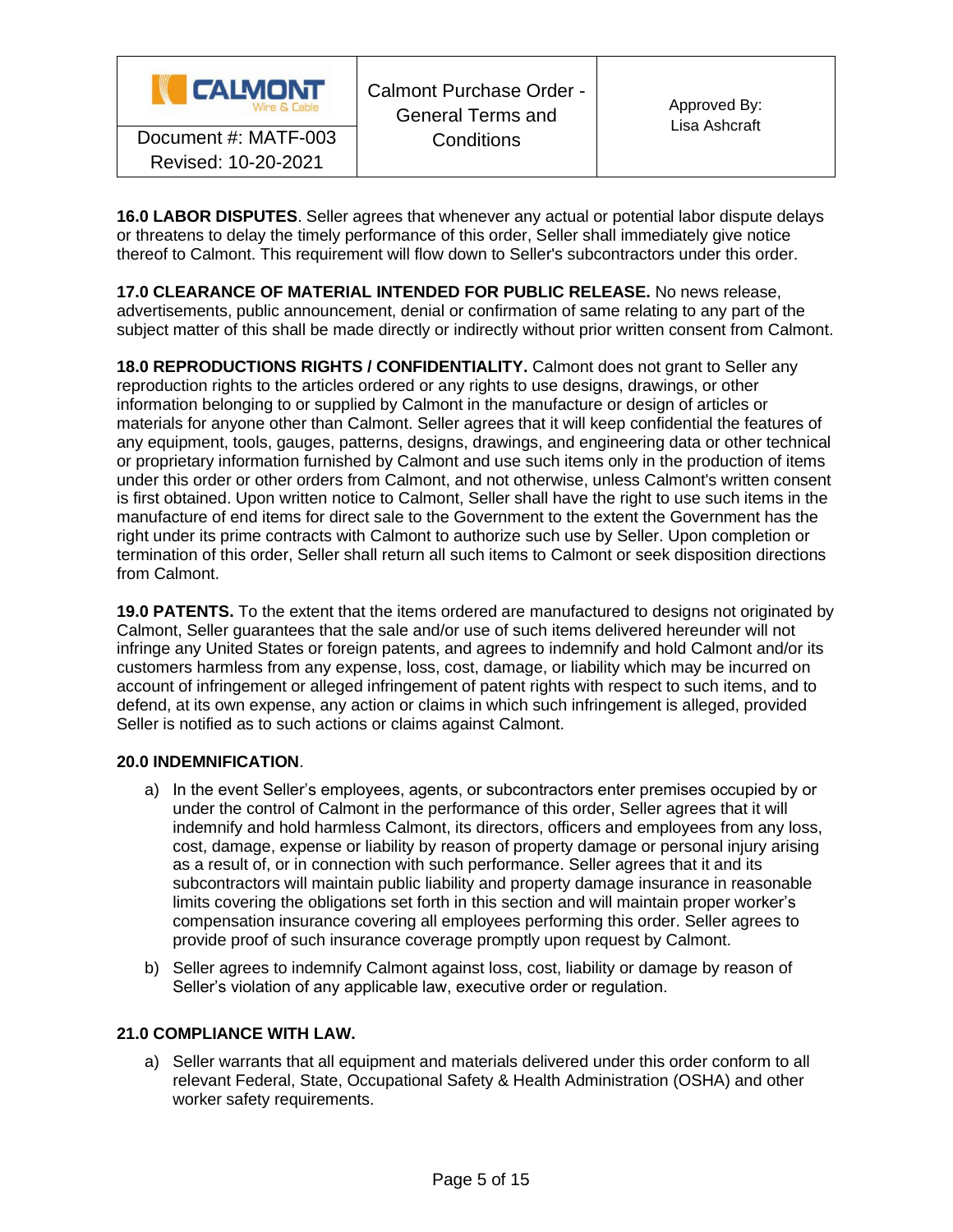

- b) Seller warrants that in the performance of this order, it will comply with all applicable U.S. Department of Transportation regulations on hazardous materials, and any other pertinent federal, state or local statutes, laws, rules or regulations, and Seller further agrees to hold Calmont harmless from any loss, damage, fine, penalty, or expense whatsoever that Calmont may suffer as a result of Seller's failure to comply with this warranty.
- c) Seller warrants that it has complied with the Anti-Kickback Act of 1986 and has not offered or given and will not offer or give to any employee, agent, or representative of Calmont any gratuity or any kickback within the meaning of the Anti-Kickback Act of 1986. Any breach of this warranty shall be a material breach of each and every contract between Calmont and Seller.
- d) Seller certifies that the goods furnished hereunder have been or will be produced in compliance with applicable requirements under the Fair Labor Standards Act, as amended, and regulations and applicable orders of the United States Department of Labor.

**22.0 INDEPENDENT CONTRACTOR STATUS**. Seller shall perform its duties under this Agreement as an independent contractor and not as an agent or employee of Calmont. The relationship between the parties shall remain that of independent contractors and nothing herein shall imply any joint venture or employment relationship. Seller shall not in any way by oral or written statements or other conduct represent itself as being other than an independent contractor, without any power to bind Calmont.

**23.0 AWARENESS OF EMPLOYEE CONTRIBUTION & ETHICAL BEHAVIOR.** The Seller shall make their employees aware of their contribution to product or service conformity, product safety and the importance of ethical behavior.

**24.0 JURISDICTION.** This Agreement shall be construed under the laws of the State of California.

**25.0 DISPUTES**. Any controversy or claim arising out of or relating to this contract, or the breach thereof, shall be settled by arbitration administered by the American Arbitration Association in accordance with its Commercial Arbitration Rules, including the Optional Rules for Emergency Measures of Protection, and judgment on the award rendered by the arbitrator(s) may be entered in any court having jurisdiction.

**26.0 LANGUAGE.** All written communication/correspondence is to be in English.

**27.0 ANTI-HUMAN TRAFFICKING AND SLAVERY.** Calmont fully supports the elimination of human trafficking and slavery, including from the supply chain at all tiers. Our policies, practices and procedures reflect our commitment to human rights.

Calmont does not tolerate trafficking in persons, including the procurement of commercial sex acts and the use of forced or child labor. Calmont does not use foreign migrant labor. And we require our suppliers to comply with applicable law, behave in an ethical manner and ensure the integrity of their operations in support of our programs. Calmont condemns any employer withholding workers' identification as a condition of employment and charging workers fees associated with their recruitment. Acting with integrity includes being accountable for the highest standards of behavior.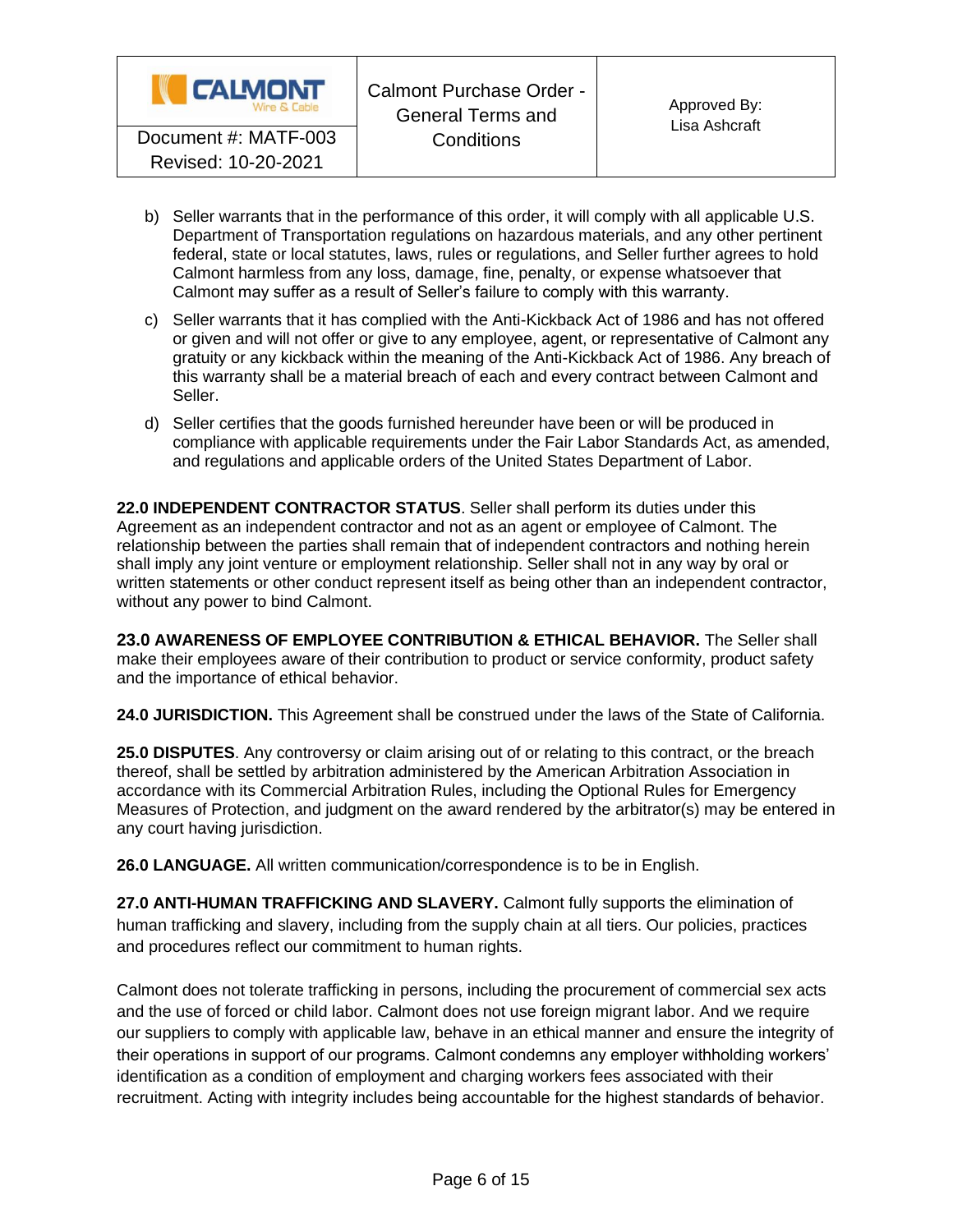

We expect our suppliers to treat people with respect and dignity, encourage diversity, remain receptive to diverse opinions, promote equal opportunity, and foster an inclusive and ethical culture. Suppliers must refrain from violating the rights of others and address any adverse human rights impacts of their operations. Suppliers are required to ensure that child labor is not used in the performance of our work.

If a supplier violates contract provisions or applicable legal requirements, we pursue appropriate corrective action to remedy the situation. In the case of an actual or possible violation of law or regulation, we may be legally required to make a report to proper authorities. We also reserve the right to terminate our relationship for misconduct or to take any other appropriate action with any supplier under the terms of our contract.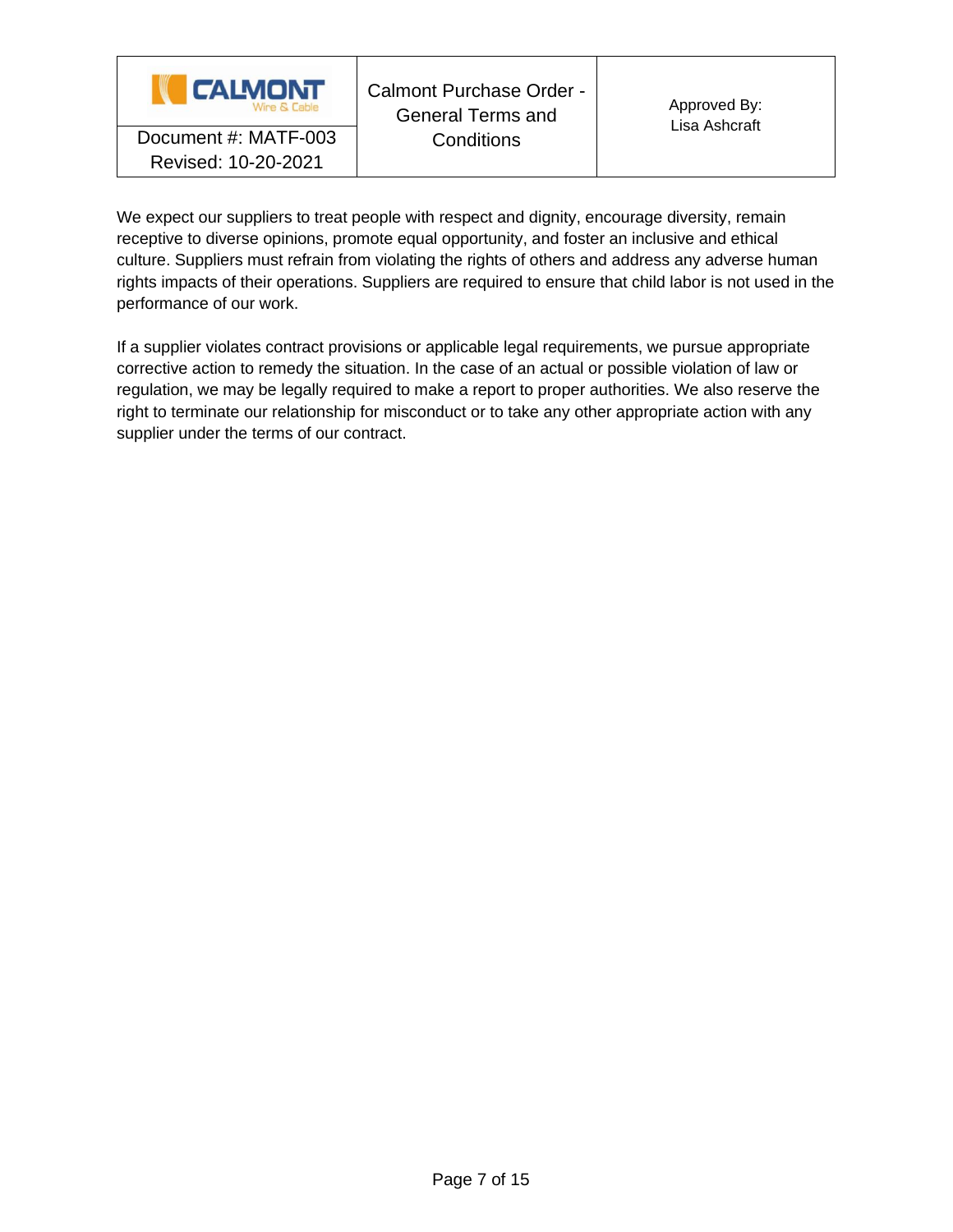

# **APPENDIX – A**

CALMONT SUPPLIER REQUIREMENTS / QUALITY CLAUSES: The following special clauses apply when invoked on the face of the Purchase Order:

**Q01 DISCREPANCIES** During the performance of the Purchase Order, any deviations noted from established drawings or specifications must be reported to Calmont's Buyer immediately. Material Review Board (MRB) authority is not delegated to the Seller. The Seller may request a deviation and/or clarification to a requirement (QF-008 Request for Deviation/Waiver is available for this purpose) to the Calmont Buyer for review and approval prior to completing work/delivery. No deviation will be considered approved without written confirmation of the fact. Under no circumstances are repairs to be undertaken without prior written approval. A copy of the approval shall be supplied with the shipment.

**Q02 CORRECTIVE ACTION** Acceptance of this Purchase Order obligates Seller to perform, upon request, a written corrective action investigation when Calmont receives discrepant material. A corrective action report shall be furnished, within thirty (30) days, which is specific and conclusive to prevent a recurrence of the discrepancy.

**Q03 SELLER CONTROLLED PARTS** Items purchased under this Purchase Order for which no Calmont drawing exists (being proprietary with Seller or under his design cognizance) will be accompanied on the initial shipment by a copy of Seller's drawing, specifications, catalog page, etc., to facilitate Calmont's Receiving Inspection. It is understood that data supplied is not expected to be of a sensitive proprietary type. Seller shall notify Calmont in writing of any changes proposed in product design, fabrication, methods, materials or processes of proprietary products, including those procured from secondary sources and/or included in assembled components as ordered, and shall obtain Calmont Buyer's approval prior to supplying such products under this order. In the event of approval, Seller shall identify those articles on which the change is incorporated.

**Q04 GOVERNMENT SOURCE INSPECTION** Government Inspection is required prior to shipment from your facility. Upon receipt of this order, promptly notify the Government Representative who normally services your facility so that appropriate planning for Government Inspection can be accomplished. The Seller shall give a minimum of a 72-hour notice prior to required inspection. In the event the representative or office cannot be located, contact Calmont Buyer identified on this Purchase Order immediately. A reproducible copy of Government Source Inspection shall be submitted with each shipment.

**Q05 CALMONT SOURCE INSPECTION** Source Inspection shall be conducted by Calmont Quality Representative at Seller's facilities or where designated in the contract prior to shipment. Seller shall provide at least 3 days prior notice to Calmont's Buyer of date that acceptance is required. Where Seller causes Calmont's inspectors to make unnecessary trips due to erroneous information, or repeatedly submits requests for inspection of material not in accordance with the specifications of this order, Calmont reserves the right to charge the cost of such trips to Seller. Acceptance of product at source is considered preliminary. Final acceptance will be at Calmont's facility or ultimate destination. Seller is required to provide all requisite equipment, records, reports, etc. to facilitate the work of Calmont's inspector, and to verify any physical or functional specifications as may be requested by the inspector in the course of the inspection.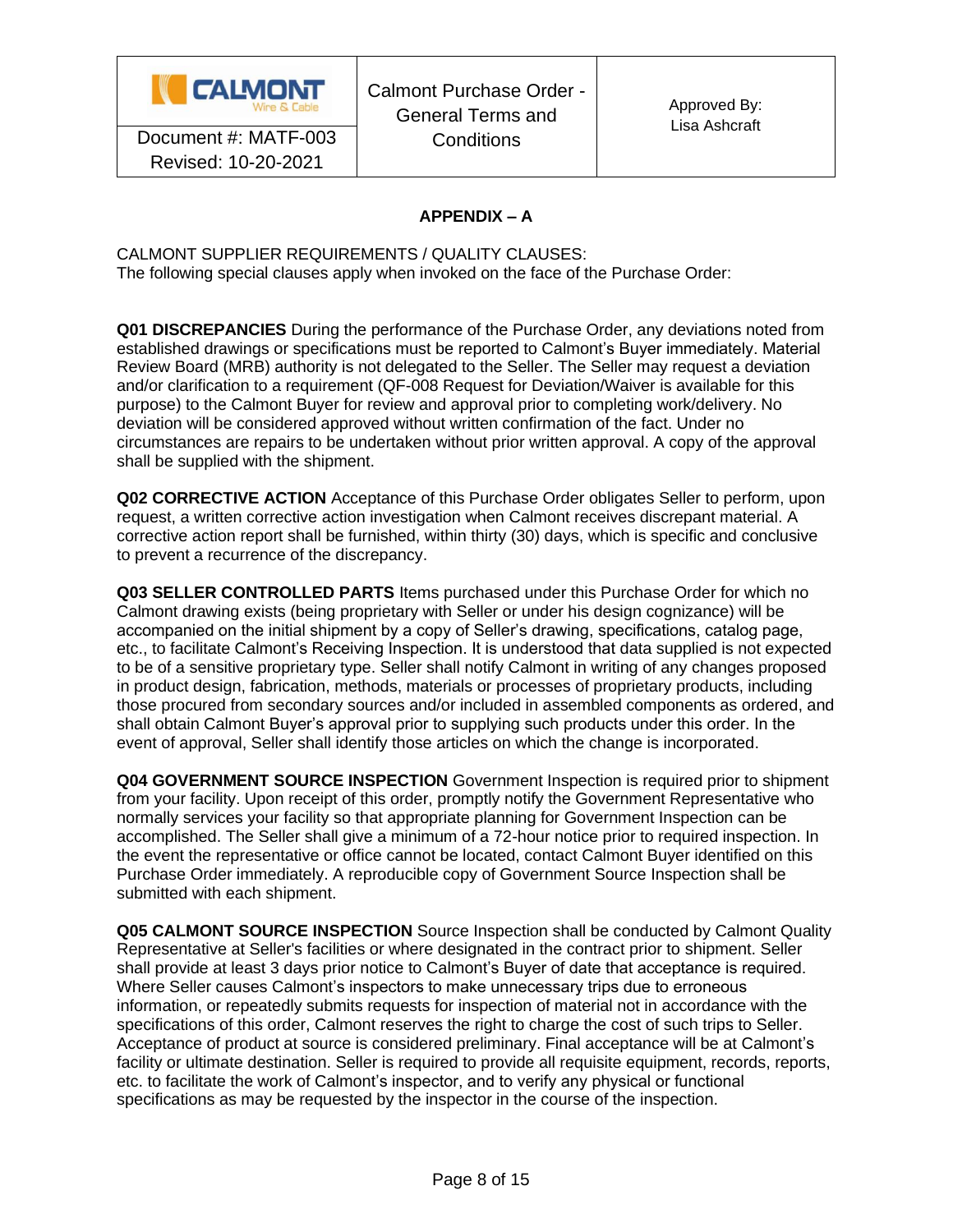

Calmont Purchase Order - General Terms and **Conditions** Document #: MATF-003 Conditions

**Q06 INSPECTION SYSTEM** Seller shall maintain an inspection system that complies with the latest revision of ASQCQ9003 or equivalent. This system shall be subject to review by Calmont's Quality Assurance Representative. Notwithstanding the provisions of this clause, the Seller is in no way relieved of the final responsibility for the supplies or services ordered.

**Q07 QUALITY MANAGEMENT SYSTEM** Seller shall maintain a quality management system that complies with the latest version requirements of AS9100 or ISO9001 Quality Management Systems and is certified by a recognized certified accreditation body agency. ASQC-Q9003 certification is acceptable for built-to-print suppliers and special processors. Notwithstanding the provisions of this clause, the Seller is in no way relieved of the final responsibility for the supplies or services ordered. This system shall be subject to review by Calmont's Quality Assurance representative.

**Q08 CALIBRATION SYSTEM / SERVICES** Seller shall maintain a calibration system that complies with the applicable requirements and latest revision of ISO 10012, ISO 17205 or ANSI/NCSL Z540 or equivalent. If ANSI/NCSL Z540 is applicable, the Handbook shall be used as the interpretive guide. This system shall be subject to review by Calmont's Quality Assurance Representative. Seller of calibration services shall provide certification that such services were accomplished utilizing standards traceable to National Institute of Standards and Technology

**Q09 CERTIFICATION OF COMPLIANCE** Seller shall submit with each shipment a certificate by Seller's Quality Representative that the materials furnished to Calmont are in conformance with applicable requirements of the contract, drawings and specifications. Material/Processes that have been tested to a specification must reference that specification and any applicable Class, Grade, or method within the specification. This certificate shall also affirm that supporting documentation is on file with a reference back to Calmont PO# regardless of origin of paperwork and will be made available to Calmont or regulatory agencies upon request. Supporting documentation shall be maintained for a minimum of ten (10) years and remain legible, readily identifiable, retrievable and stored to prevent damage. Expiration of records shall be disposed of by the seller as such to render them unusable or unidentifiable unless otherwise specified by Calmont. An example of an acceptable statement of certification of conformance is as follows: "This is to certify that all items noted above are in conformance with the Purchase Order, contract, drawings, specification and other applicable documentation and that all process certifications, chemical and physical test reports required are on file at this facility and are available for review".

**Q10 INSPECTION / TEST DATA** A copy of final inspection/test data for all units shall accompany shipments made against this order. Data sheets shall be identified with, as a minimum, Seller's name, Calmont Purchase Order Number, part number and revision level, and date of tests. Characteristics being tested shall be identified by name of test, applicable drawing or specification paragraph, inspection test limits, and method of testing along with results of the tests.

**Q11 CALMONT FIRST ARTICLE INSPECTION** Items produced under this purchase order are subject to the approval of a First Article sample at Calmont. Seller should deliver one sample, (or more as requested) which represents in all aspects, the items to be delivered, and await approval before shipping the remainder of the order. Manufacture of the remainder prior to the First Article Approval is at the risk of the Seller.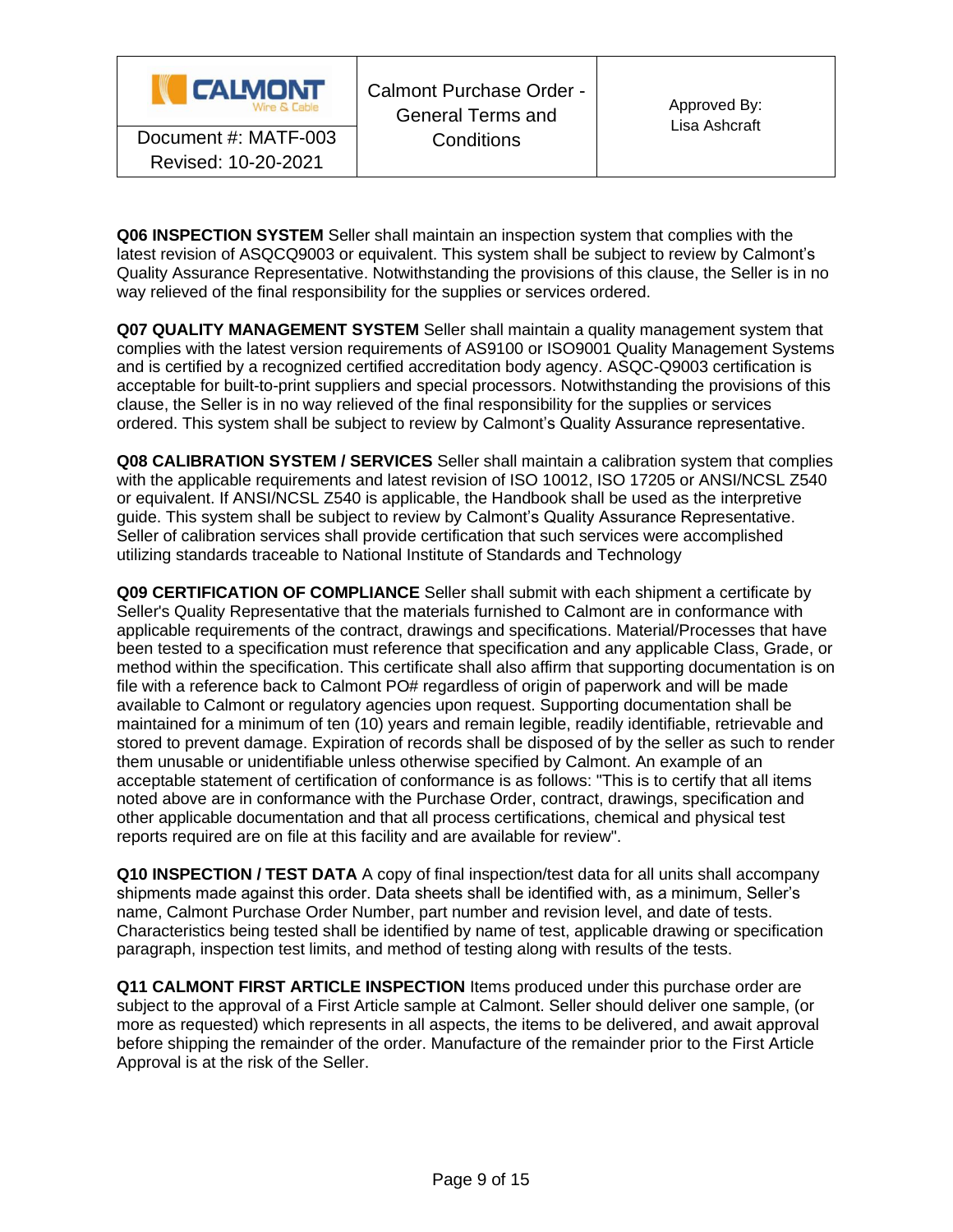

**Q12 SELLER FIRST ARTICLE INSPECTION** Seller shall create or select a first article inspection sample and perform a complete AS9102 First Article Inspection Report to all drawing requirements. The AS9102 First Article Inspection Report shall be submitted and approved by Quality Engineering prior to acceptance of seller's product. The part the first article was performed on shall be appropriately identified in the delivery.

**Q13 ACCEPTANCE TEST PROCEDURE** Two copies of proposed Acceptance Inspection/Test Procedure for the inspection/test specified in the applicable specifications shall be submitted for Calmont's approval thirty (30) days prior to acceptance. The procedure format shall include the parameters to be measured, step by step method of test, test equipment required, and provisions for recording results in such a manner as to permit recording of each required performance in a clear and concise form. When these procedures make reference to test fixtures for acceptance testing, a drawing or schematic of the test fixtures shall be supplied.

**Q14 MERCURY EXCLUSION** Each shipment made against this Purchase Order must contain a statement certifying that the item(s) supplied contain no metallic mercury or mercury compounds, and that Seller has taken responsible steps to ensure that the item(s) are not contaminated with metallic mercury or mercury compounds. The certification shall reference order number, part number, description and quantity shipped.

**Q15 PURE TIN EXCLUSION** Unalloyed or commercially pure tin or tin coatings shall not be used as a final finish without prior written approval from Calmont. Solderable component leads or surfaces (including wire) must meet the latest issue of the requirements for solderability per MIL-STD-202 Method 208 and/or ANSI/J-STD-002. Leads, pins and terminals of components or parts susceptible to oxidation shall be protected by adequate packaging to minimize oxidation during storage and shipment.

**Q16 SPECIAL PROCESS APPROVAL** Seller shall have on file and available for review, certifications of special processes performed by sub-tier suppliers such as heat treating, finishing, etc. Special processes are defined as an operation performed on an Item where the operation is not readily conducive to being inspected subsequent to its conclusion. Special processes such as soldering, welding, heat treating, electro and electro-less plating, brazing, anodizing, chemical films and non-destructive testing shall require Calmont's prior approval of processes, procedures and personnel as applicable. This approval must be established with Calmont prior to fabrication under this contract. Seller is responsible for, and shall certify, special process specification compliance by all of his subcontractors. Seller shall maintain objective evidence thereof.

**Q17 SERIAL NUMBERS** Seller shall assign permanent, individual serial numbers to all items shipped under this Purchase Order. If Calmont elects to supply these numbers, they will be listed in the Procurement Documentation. The manner of affixing the serial numbers will also be specified in the Purchase Order or the Calmont drawing. Material certifications, analysis, test bars, samples, etc., shall be correlated with each serialized item.

**Q18 LOT CONTROL** Seller shall assign a common lot control number to all items in a particular manufactured lot. For this clause, a lot is defined as a quantity that has been manufactured during an uninterrupted period of time by essentially the same personnel, following a standard process and using the same equipment/facility.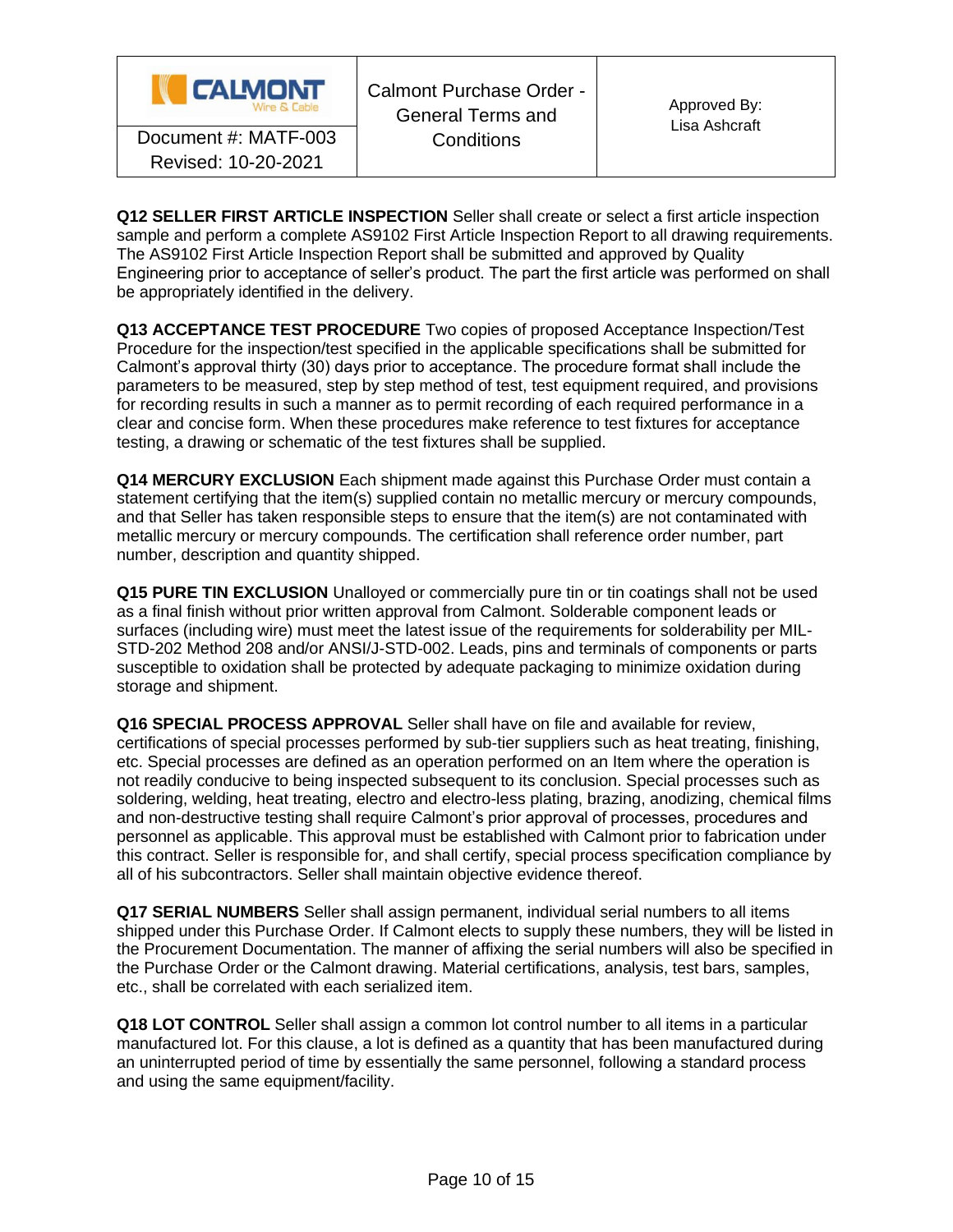

**Q19 PRODUCTION TOOLING** Acceptance of production tooling on this Purchase Order shall be contingent on inspection and acceptance by Calmont. Representation of the applicable characteristics on each of the samples produced from this tooling must conform to the dimensions and tolerances as specified on the applicable drawings and specifications. All hard tooling samples for first article inspection shall be accompanied by a first article inspection report and material certification, if the vendor is supplying the material.

**Q20 CRITICAL MATERIALS** This Purchase Order covers the procurement of materials or parts that have been designated as "critical". As a result, the following special Quality Assurance Requirements must be strictly applied.

- a. Due to the critical application of this material, maximum confidence of material integrity and quality is necessary. Each shipment of material must be accompanied by two (2) legible and reproducible copies of certifications containing total and complete data, traceable to heat, lot or batch number. Traceability shall be achieved by a positive means of identifying material to its certification documentation.
- b. Material certifications shall be recorded on the testing company's letterhead and signed by a duly authorized representative of that company. Certifications supplied to Calmont shall be the original material certifications or exact copies thereof. Transcription of any data from any material certification to the letterhead of another supplier, subcontractor, etc. that did not actually perform the testing is expressly prohibited.
- c. Where the mechanical properties of the material have been altered by heat treatment or metal working processes, the mill certification, if furnished as evidence of material chemical composition, shall be accompanied by a certification which contains quantitative results of the mechanical test providing that the material supplied complies with the specification to which it was procured. The sole alternative permitted to such mill source and/or heat treatment of metal working facility certifications is a testing laboratory's quantitative chemical and mechanical test report, identifiable and traceable to the furnished deliverables.
- d. The above requirements shall be invoked by Seller upon all suppliers/ subcontractors which process or supply material designated to be a critical item acquired under this contract.

## **Q21 REQUIRED TEST SPECIMANS**

- a. WELDMENT SAMPLES. With the initial shipment, Seller shall submit two (2) weldment samples representative of the welding performed on the items shipped and in accordance with the applicable specifications.
- b. TEST BARS. With each shipment, Seller shall submit one (1) raw disc representative of the entire heat or melt suitable for spectrographic test and two test bars from the melt, heat forging lot, etc. from which the items supplied came. Test bars shall be identified and correlated to certifications supplied with the shipment.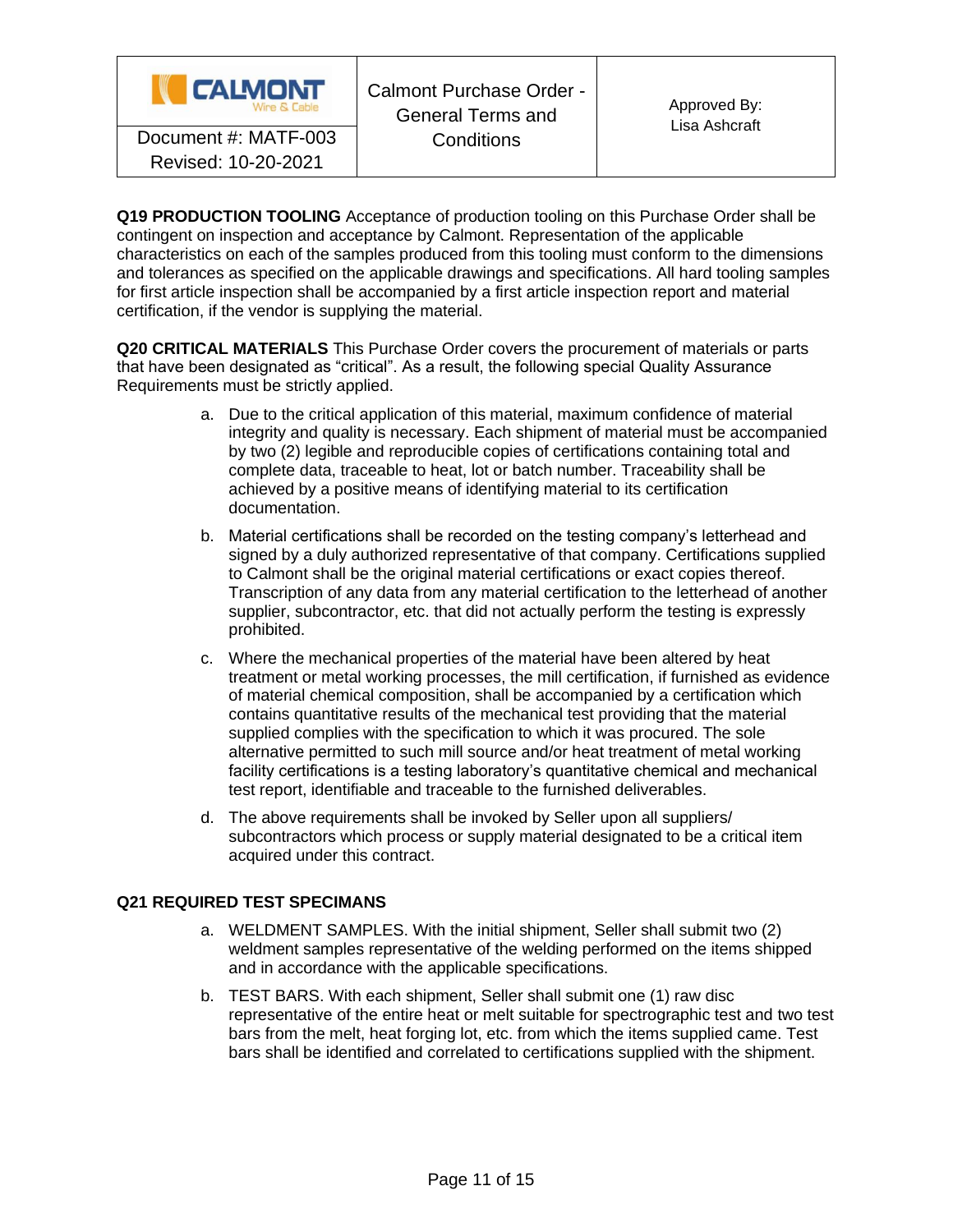

c. TEST COUPONS Seller shall submit two (2) test coupons representative of the coating / finishing process performed on the items shipped and in accordance with the applicable specifications.

**Q22 SHELF LIFE** Seller shall identify all materials and articles, which have definite characteristics of quality degradation with age and/or environment. Seller shall furnish the date of manufacture and the shelf life expiration date on each container shipped. When environment is a factor in determining useful life, the identification shall include the storage conditions (i.e., temperature, humidity, etc.) required achieving the stated life. Calmont will not accept items where the remaining shelf life is less than 85% of total shelf life.

**Q23 ULTRASONIC INSPECTION** Seller shall perform ultrasonic inspection on all items in each shipment in accordance with the requirements of the latest issue of MIL-STD-271, and transmit a copy of the inspection report with the shipment. Calmont Buyer is to be notified immediately of any failures that are observed.

**Q24 DYE PENETRANT INSPECTION** Seller shall perform dye penetrant inspection on all items in each shipment in accordance with the requirements of the latest revision of ASTM-E1417 or other applicable drawing requirements, and transmit a copy of the inspection report with each shipment. Calmont Buyer is to be notified immediately of any failures that are observed.

**Q25 CHEMICAL, PHYSICAL AND PROCESS REPORTS** Two (2) legible and reproducible copies of actual chemical and physical test reports (country of origin / melt) along with processing certifications (plating, heat treating, welding etc.) identifiable with the material submitted shall accompany each shipment and must reference back to Calmont PO # regardless of origin of paperwork. These reports shall contain the signature and title of an authorized representative of the agency performing the tests and must assure conformance to specification requirements.

**Q26 RADIOGRAPHIC INSPECTION** Seller shall supply radiographs with each shipment to Calmont in accordance with drawing requirements. Calmont Buyer is to be notified immediately of any failures that are observed.

**Q27 MAGNETIC PARTICLE INSPECTION** Seller shall perform magnetic particle inspection on all items of each shipment in accordance with the requirements of the latest revision of ASTM-E1444 or other drawing requirements, and transmit a copy of the inspection report with each shipment. The report shall reference Calmont's Purchase Order number, drawing number, (and/or Seller's drawing number), and state inspection findings by item – each of which shall be numbered on the report and correspondingly identified in the shipment by removable tags or other means of temporary identification. Calmont Buyer is to be notified immediately of any failures that are observed.

**Q28 ELECTROSTATIC DISCHARGE** Electrostatic Discharge Protection shall be controlled for parts during receipt and through the manufacturing and inspection cycles, storage and shipping. Electrostatic Discharge Protection criteria, as a minimum, shall be in accordance with the latest version of MIL-STD-1686 or other applicable drawing requirements.

**Q29 BLANKET ORDER** Seller is authorized to produce the entire quantity of this order in one lot. In consideration thereof, Seller agrees to hold this material at his facility and make shipments in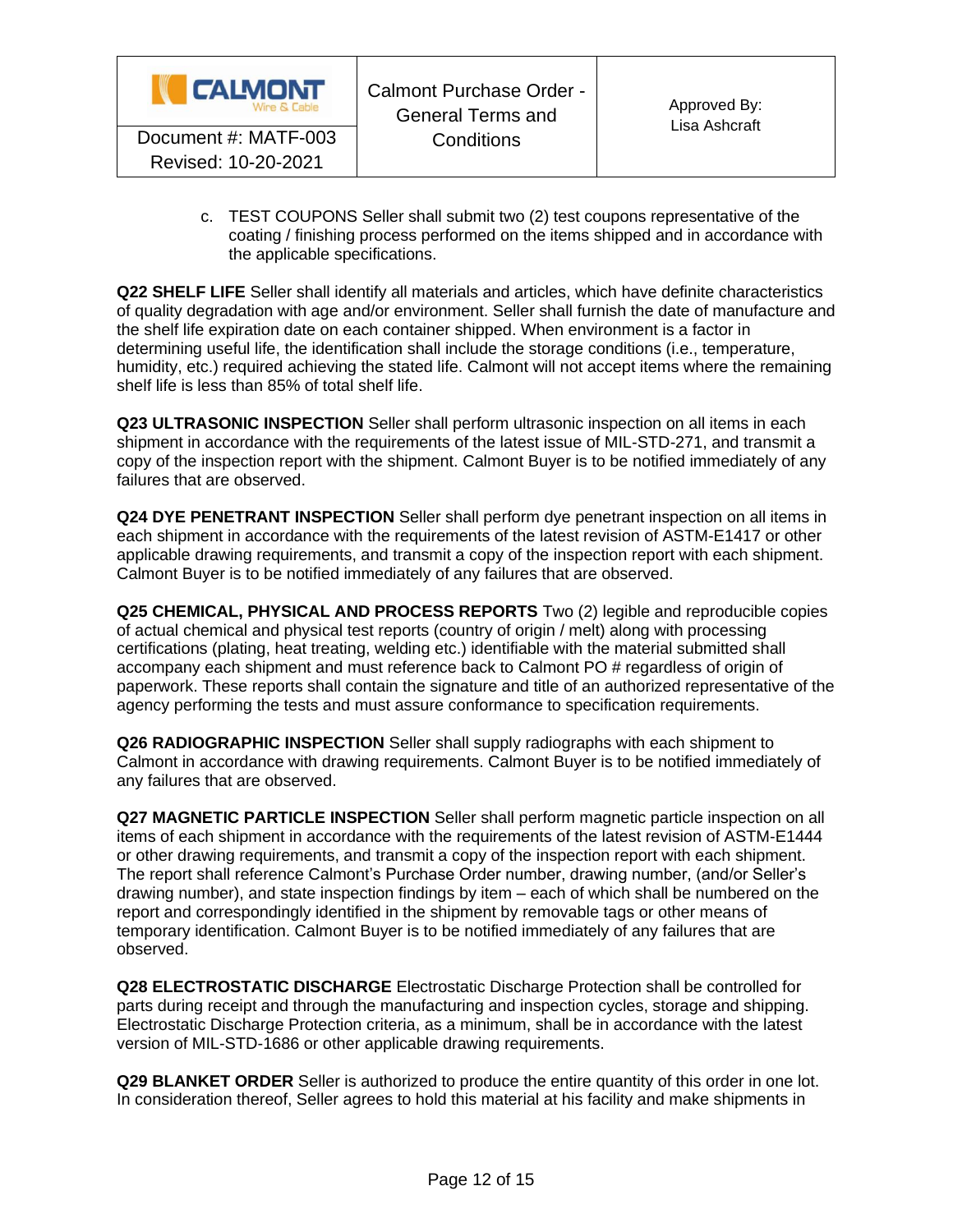| <b>CALMONT</b><br>Wine & Cable | Calmont Purchase Order -<br><b>General Terms and</b><br>Conditions | Approved By:<br>Lisa Ashcraft |
|--------------------------------|--------------------------------------------------------------------|-------------------------------|
| Document #: MATF-003           |                                                                    |                               |
| Revised: 10-20-2021            |                                                                    |                               |

accordance with the noted shipping schedule. Further, Seller agrees to invoice only for quantities actually shipped and only at the time of actual shipment. Subject unit price represents that price which is applicable to the total quantity of the order.

**Q30 SAFETY REQUIREMENT** Seller agrees to comply with the Calmont's safety regulations and standards as to material, tools, mechanical equipment, warning signs, barricades, etc. The Seller agrees to obtain clearance in writing from Calmont before performing any work on Calmont's premise under this order. Approval obtained on any other order shall not be valid for this order.

**Q31 FLOW DOWN REQUIREMENTS** Calmont may have key characteristics, special quality, material, process or other controls imposed on this Purchase Order. Seller shall flow down these requirements to any and all subcontractors.

**Q32 DOMESTIC SPECIALTY** MATERIALS Seller warrants that any furnished item containing specialty metals is in compliance with DFAR 252.225-7009, section 225.003(10) (was DFAR 252.225-7014 – Alternate I). Seller shall provide evidence of compliance, including flow down to all sub-tier suppliers, when requested by Calmont.

**Q33 OVERSEAS DROP SHIP REQUIREMENTS** Each Drop Shipment overseas must include the Packing Slip, Invoice and Copy of actual Air Way Bill (AWB). In addition to including the documents with the shipment, please e-mail all of the above to the appropriate Calmont buyer.

**Q34 SPC PROGRAM REQUIREMENTS** Seller shall establish and maintain a Statistical Process Control (SPC) program to control the quality level of products scheduled for delivery to Calmont under this Purchase Order. Seller's SPC program documentation, including objective evidence of continuous product conformance to specified requirements shall be submitted to Calmont for evaluation and approval. Seller's SPC system approved by Calmont may be accepted by Calmont in lieu of conventional final inspection of product by Seller.

**Q35 MATERIAL SAFETY DATA SHEETS (MSDS)** MSDS shall be included in each shipment of materials or chemicals that contain hazardous materials or require special attention for safe handling.

**Q36 TRACEABILITY** All items supplied under this Purchase Order shall be traceable to the raw materials used. If not supplied with the material, the information shall be made available to Calmont upon request.

**Q37 FOREIGN OBJECT DAMAGE (FOD) PREVENTION** – The Seller shall maintain a FOD control program assuring work is accomplished in a manner preventing foreign objects or material from entering and remaining in deliverable items. Maintenance of the work area and control of tools, parts and material shall preclude the risk of FOD incidents. Prior to closing inaccessible or obscured areas and compartments during assembly the Seller shall inspect for foreign objects/materials. The Seller shall document and investigate all FOD incidents assuring elimination of the root cause.

**Q38 FACILITY RELOCATION / PROCESS CHANGE NOTIFICATION** Seller shall not change any processes or relocate any Calmont approved production, manufacturing, and/or processing facilities during performance of the work specified in the Purchase Order. Calmont shall be notified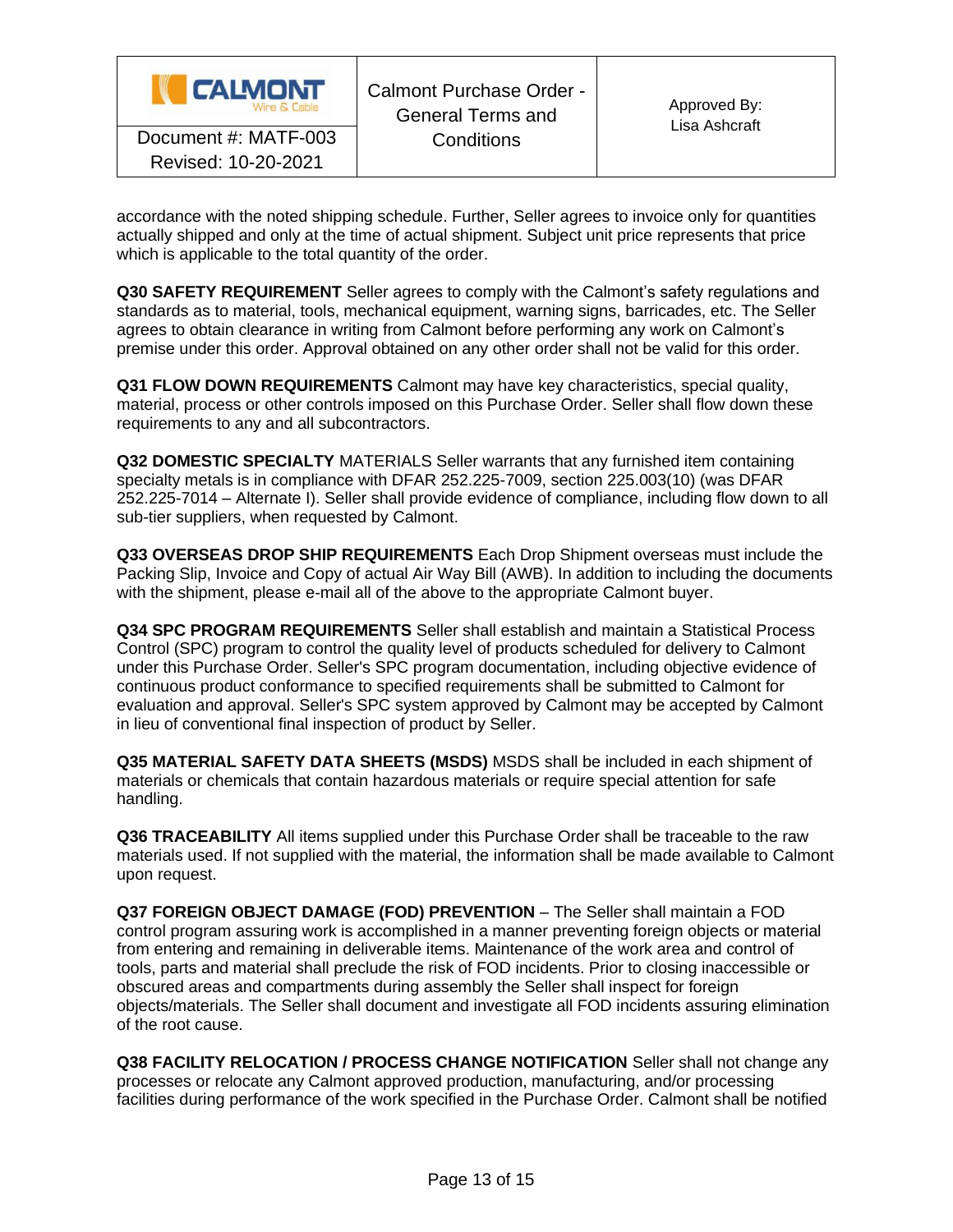

in writing of any such intended changes prior to performance against the Purchase Order and afforded an opportunity to examine and approve changes for compliance with quality requirements. If a specific test facility was previously approved by Calmont as provided for in the Purchase Order, Seller shall not change a test facility, nor use another test facility to meet specification/drawing requirements without prior written approval from Calmont. Seller shall also notify Calmont in writing when a significant change in management or ownership has occurred.

**Q39 RoHS COMPLIANCE** The Restriction of the Use of Certain Hazardous Substances (RoHS) Directive, 2002/95/EC of February 13, 2003, was enacted by the European Community to minimize the impact of end-of-life electrical and electronic equipment on the environment. The Directive bans the use of lead, mercury, cadmium, hexavalent chromium, polybrominated biphenyls (PBB), and polybrominated diphenyl ethers (PBDE) in electrical and electronic products sold in the European Union beginning July 1, 2006. Seller is requested to certify the RoHS compliance status of the items supplied under this Purchase Order and provide information as needed to confirm process compatibility and traceability. The identification scheme employed must clearly differentiate compliant parts from their predecessors. In lieu of specific reporting requirements, Seller will provide material declarations based on the latest version of the IPC-1752 standard.

## **Q40 COUNTERFEIT PART PREVENTION**

- a. For the purposes of this clause, Work consists of those parts delivered under this contract that are the lowest level of separately identifiable items (e.g., articles, components, goods, and assemblies). Counterfeit Work means Work that is or contains items misrepresented as having been designed and/or produced under an approved system or other acceptable method. The term also includes approved Work that has reached a design life limit or has been damaged beyond possible repair, but is altered and misrepresented as acceptable.
- b. Seller agrees and shall ensure that Counterfeit Work is not delivered to Calmont.
- c. Seller shall only purchase products to be delivered or incorporated as Work to Calmont directly from the Original Component Manufacturer (OCM) / Original Equipment Manufacturer (OEM), or through an OCM/OEM authorized distributor supply chain. Work shall not be acquired from independent distributors or brokers unless approved in advance in writing by Calmont.
- d. Seller shall immediately notify Calmont with the pertinent facts if Seller becomes aware or suspects that it has furnished Counterfeit Work. When requested by Calmont, Seller shall provide OCM/OEM documentation that authenticates traceability of the affected items to the applicable OCM/OEM.
- e. In the event that Work delivered under this contract constitutes or includes Counterfeit Work, Seller shall, at its expense, promptly replace such Counterfeit Work with genuine Work conforming to the requirements of this contract. Notwithstanding any other provision in this contract, Seller shall be liable for all costs relating to the removal and replacement of Counterfeit Work, including without limitation Calmont costs of removing Counterfeit Work, of reinserting replacement Work and of any testing necessitated by the reinstallation of Work after Counterfeit Work has been exchanged. The remedies contained in this paragraph are in addition to any remedies Calmont may have at law, equity or under other provisions of this contract.